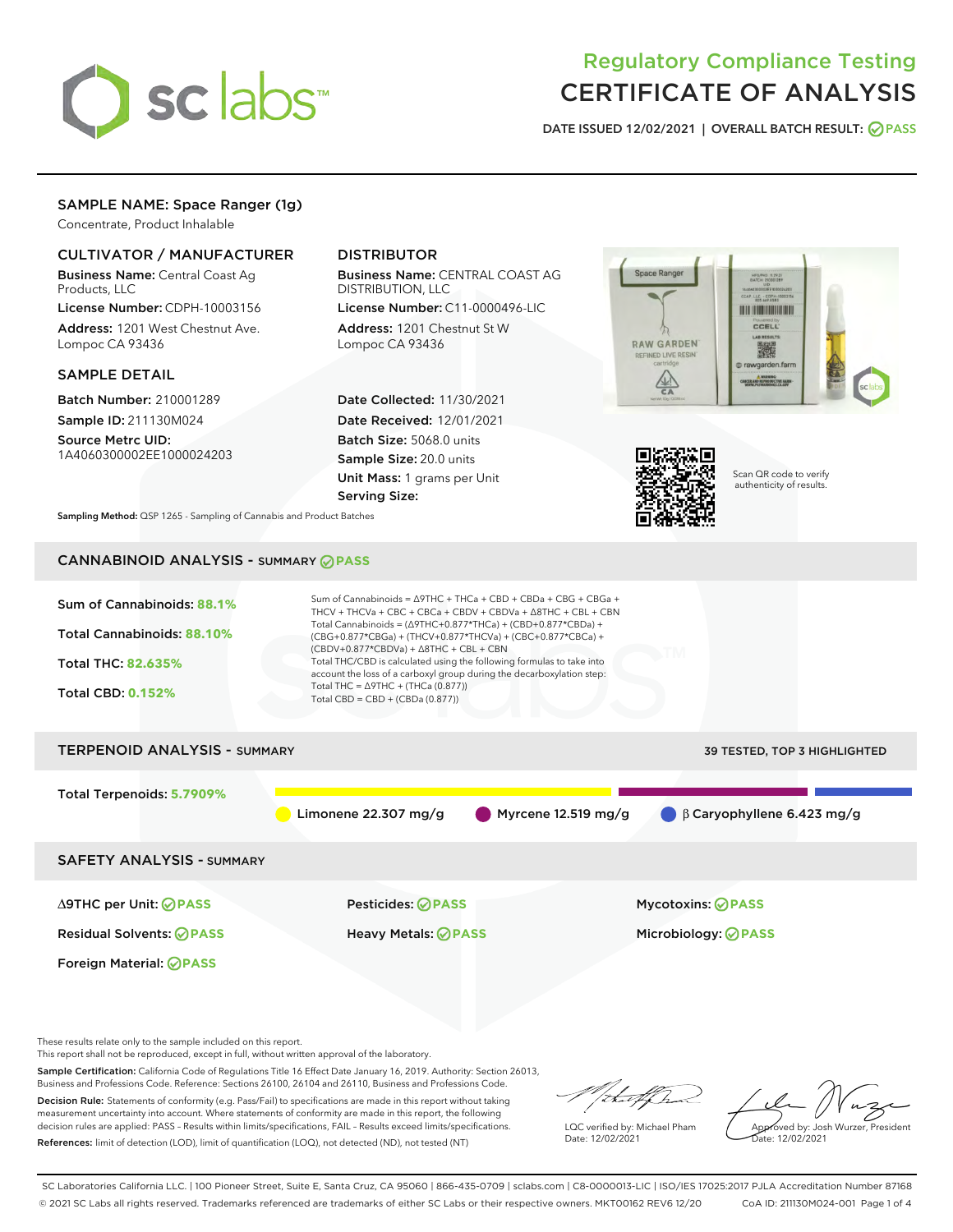



SPACE RANGER (1G) | DATE ISSUED 12/02/2021 | OVERALL BATCH RESULT: @ PASS

### CANNABINOID TEST RESULTS - 12/01/2021 2 PASS

Tested by high-performance liquid chromatography with diode-array detection (HPLC-DAD). **Method:** QSP 1157 - Analysis of Cannabinoids by HPLC-DAD

#### TOTAL CANNABINOIDS: **88.10%**

Total Cannabinoids (Total THC) + (Total CBD) + (Total CBG) + (Total THCV) + (Total CBC) + (Total CBDV) + ∆8THC + CBL + CBN

TOTAL THC: **82.635%** Total THC (∆9THC+0.877\*THCa)

TOTAL CBD: **0.152%**

Total CBD (CBD+0.877\*CBDa)

TOTAL CBG: 3.062% Total CBG (CBG+0.877\*CBGa)

TOTAL THCV: 1.73% Total THCV (THCV+0.877\*THCVa)

TOTAL CBC: ND Total CBC (CBC+0.877\*CBCa)

TOTAL CBDV: ND Total CBDV (CBDV+0.877\*CBDVa)

| <b>COMPOUND</b>  | LOD/LOQ<br>(mg/g)          | <b>MEASUREMENT</b><br><b>UNCERTAINTY</b><br>(mg/g) | <b>RESULT</b><br>(mg/g) | <b>RESULT</b><br>(%) |
|------------------|----------------------------|----------------------------------------------------|-------------------------|----------------------|
| <b>A9THC</b>     | 0.06 / 0.26                | ±28.426                                            | 826.35                  | 82.635               |
| <b>CBG</b>       | 0.06/0.19                  | ±1.206                                             | 30.62                   | 3.062                |
| <b>THCV</b>      | 0.1/0.2                    | ±0.86                                              | 17.3                    | 1.73                 |
| $\triangle$ 8THC | 0.1/0.4                    | ±0.22                                              | 2.7                     | 0.27                 |
| <b>CBN</b>       | 0.1/0.3                    | ±0.16                                              | 2.5                     | 0.25                 |
| <b>CBD</b>       | 0.07/0.29                  | ±0.070                                             | 1.52                    | 0.152                |
| <b>THCa</b>      | 0.05 / 0.14                | N/A                                                | <b>ND</b>               | <b>ND</b>            |
| <b>THCVa</b>     | 0.07/0.20                  | N/A                                                | <b>ND</b>               | <b>ND</b>            |
| <b>CBDa</b>      | 0.02/0.19                  | N/A                                                | <b>ND</b>               | <b>ND</b>            |
| <b>CBDV</b>      | 0.04 / 0.15                | N/A                                                | <b>ND</b>               | <b>ND</b>            |
| <b>CBDVa</b>     | 0.03/0.53                  | N/A                                                | <b>ND</b>               | <b>ND</b>            |
| <b>CBGa</b>      | 0.1 / 0.2                  | N/A                                                | <b>ND</b>               | <b>ND</b>            |
| <b>CBL</b>       | 0.06 / 0.24                | N/A                                                | <b>ND</b>               | <b>ND</b>            |
| <b>CBC</b>       | 0.2 / 0.5                  | N/A                                                | <b>ND</b>               | <b>ND</b>            |
| <b>CBCa</b>      | 0.07/0.28                  | N/A                                                | <b>ND</b>               | <b>ND</b>            |
|                  | <b>SUM OF CANNABINOIDS</b> |                                                    | 881.0 mg/g              | 88.1%                |

#### **UNIT MASS: 1 grams per Unit**

| ∆9THC per Unit                         | 1120 per-package limit | 826.35 mg/unit | <b>PASS</b> |
|----------------------------------------|------------------------|----------------|-------------|
| <b>Total THC per Unit</b>              |                        | 826.35 mg/unit |             |
| <b>CBD per Unit</b>                    |                        | $1.52$ mg/unit |             |
| <b>Total CBD per Unit</b>              |                        | $1.52$ mg/unit |             |
| <b>Sum of Cannabinoids</b><br>per Unit |                        | 881.0 mg/unit  |             |
| <b>Total Cannabinoids</b><br>per Unit  |                        | 881.0 mg/unit  |             |

# TERPENOID TEST RESULTS - 12/02/2021

Terpene analysis utilizing gas chromatography-flame ionization detection (GC-FID). **Method:** QSP 1192 - Analysis of Terpenoids by GC-FID

| <b>COMPOUND</b>          | LOD/LOQ<br>(mg/g) | <b>MEASUREMENT</b><br>UNCERTAINTY<br>(mg/g) | <b>RESULT</b><br>(mg/g)                         | <b>RESULT</b><br>$(\%)$ |
|--------------------------|-------------------|---------------------------------------------|-------------------------------------------------|-------------------------|
| Limonene                 | 0.005 / 0.016     | ±0.3190                                     | 22.307                                          | 2.2307                  |
| <b>Myrcene</b>           | 0.008 / 0.025     | ±0.1615                                     | 12.519                                          | 1.2519                  |
| $\beta$ Caryophyllene    | 0.004 / 0.012     | ±0.2287                                     | 6.423                                           | 0.6423                  |
| $\beta$ Pinene           | 0.004 / 0.014     | ±0.0414                                     | 3.600                                           | 0.3600                  |
| $\alpha$ Pinene          | 0.005 / 0.017     | ±0.0294                                     | 3.413                                           | 0.3413                  |
| Ocimene                  | 0.011 / 0.038     | ±0.0818                                     | 2.547                                           | 0.2547                  |
| $\alpha$ Humulene        | 0.009/0.029       | ±0.0542                                     | 1.687                                           | 0.1687                  |
| Linalool                 | 0.009 / 0.032     | ±0.0464                                     | 1.221                                           | 0.1221                  |
| Terpinolene              | 0.008 / 0.026     | ±0.0231                                     | 1.127                                           | 0.1127                  |
| Fenchol                  | 0.010 / 0.034     | ±0.0321                                     | 0.829                                           | 0.0829                  |
| <b>Terpineol</b>         | 0.016 / 0.055     | ±0.0354                                     | 0.576                                           | 0.0576                  |
| Camphene                 | 0.005 / 0.015     | ±0.0048                                     | 0.420                                           | 0.0420                  |
| $trans-\beta$ -Farnesene | 0.008 / 0.025     | ±0.0077                                     | 0.218                                           | 0.0218                  |
| Fenchone                 | 0.009 / 0.028     | ±0.0061                                     | 0.211                                           | 0.0211                  |
| $\alpha$ Bisabolol       | 0.008 / 0.026     | ±0.0098                                     | 0.183                                           | 0.0183                  |
| <b>Borneol</b>           | 0.005 / 0.016     | ±0.0066                                     | 0.156                                           | 0.0156                  |
| $\alpha$ Phellandrene    | 0.006 / 0.020     | ±0.0010                                     | 0.071                                           | 0.0071                  |
| Guaiol                   | 0.009 / 0.030     | ±0.0034                                     | 0.071                                           | 0.0071                  |
| 3 Carene                 | 0.005 / 0.018     | ±0.0008                                     | 0.059                                           | 0.0059                  |
| $\gamma$ Terpinene       | 0.006 / 0.018     | ±0.0008                                     | 0.048                                           | 0.0048                  |
| Citronellol              | 0.003 / 0.010     | ±0.0023                                     | 0.047                                           | 0.0047                  |
| $\alpha$ Terpinene       | 0.005 / 0.017     | ±0.0007                                     | 0.045                                           | 0.0045                  |
| Caryophyllene<br>Oxide   | 0.010 / 0.033     | ±0.0021                                     | 0.045                                           | 0.0045                  |
| $\alpha$ Cedrene         | 0.005 / 0.016     | ±0.0011                                     | 0.037                                           | 0.0037                  |
| Valencene                | 0.009 / 0.030     | ±0.0021                                     | 0.030                                           | 0.0030                  |
| p-Cymene                 | 0.005 / 0.016     | ±0.0005                                     | 0.019                                           | 0.0019                  |
| Sabinene                 | 0.004 / 0.014     | N/A                                         | <loq< th=""><th><loq< th=""></loq<></th></loq<> | <loq< th=""></loq<>     |
| Sabinene Hydrate         | 0.006 / 0.022     | N/A                                         | <loq< th=""><th><loq< th=""></loq<></th></loq<> | <loq< th=""></loq<>     |
| Nerolidol                | 0.009 / 0.028     | N/A                                         | <loq< th=""><th><loq< th=""></loq<></th></loq<> | <loq< th=""></loq<>     |
| Eucalyptol               | 0.006 / 0.018     | N/A                                         | ND                                              | ND                      |
| (-)-Isopulegol           | 0.005 / 0.016     | N/A                                         | <b>ND</b>                                       | ND                      |
| Camphor                  | 0.006 / 0.019     | N/A                                         | ND                                              | ND                      |
| Isoborneol               | 0.004 / 0.012     | N/A                                         | <b>ND</b>                                       | ND                      |
| Menthol                  | 0.008 / 0.025     | N/A                                         | <b>ND</b>                                       | <b>ND</b>               |
| Nerol                    | 0.003 / 0.011     | N/A                                         | ND                                              | ND                      |
| R-(+)-Pulegone           | 0.003 / 0.011     | N/A                                         | ND                                              | ND                      |
| Geraniol                 | 0.002 / 0.007     | N/A                                         | <b>ND</b>                                       | ND                      |
| <b>Geranyl Acetate</b>   | 0.004 / 0.014     | N/A                                         | ND                                              | ND                      |
| Cedrol                   | 0.008 / 0.027     | N/A                                         | ND                                              | <b>ND</b>               |
| <b>TOTAL TERPENOIDS</b>  |                   |                                             | 57.909 mg/g                                     | 5.7909%                 |

SC Laboratories California LLC. | 100 Pioneer Street, Suite E, Santa Cruz, CA 95060 | 866-435-0709 | sclabs.com | C8-0000013-LIC | ISO/IES 17025:2017 PJLA Accreditation Number 87168 © 2021 SC Labs all rights reserved. Trademarks referenced are trademarks of either SC Labs or their respective owners. MKT00162 REV6 12/20 CoA ID: 211130M024-001 Page 2 of 4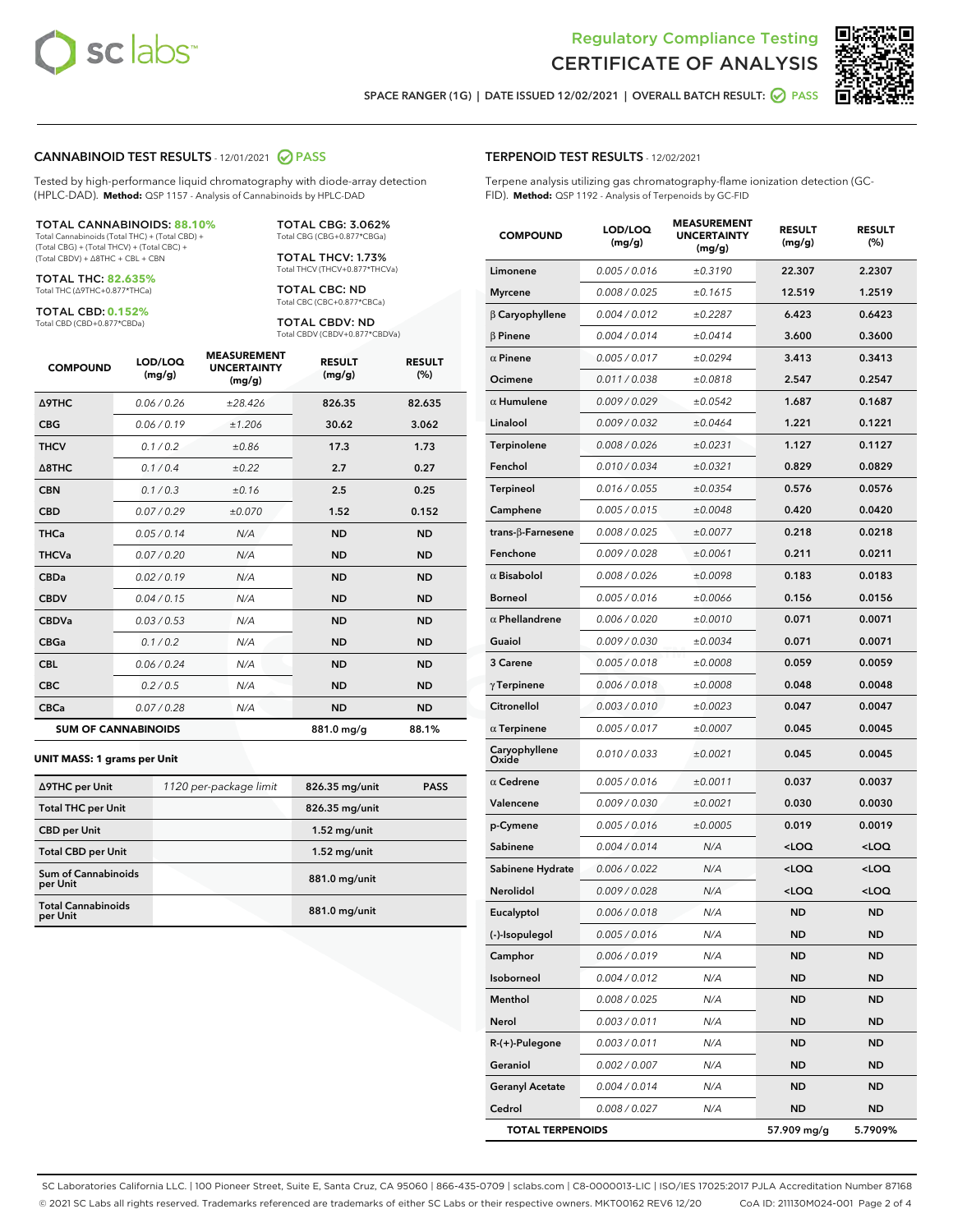



SPACE RANGER (1G) | DATE ISSUED 12/02/2021 | OVERALL BATCH RESULT:  $\bigcirc$  PASS

## CATEGORY 1 PESTICIDE TEST RESULTS - 12/01/2021 2 PASS

Pesticide and plant growth regulator analysis utilizing high-performance liquid chromatography-mass spectrometry (HPLC-MS) or gas chromatography-mass spectrometry (GC-MS). \*GC-MS utilized where indicated. **Method:** QSP 1212 - Analysis of Pesticides and Mycotoxins by LC-MS or QSP 1213 - Analysis of Pesticides by GC-MS

| <b>COMPOUND</b>             | LOD/LOQ<br>$(\mu g/g)$ | <b>ACTION</b><br><b>LIMIT</b><br>$(\mu g/g)$ | <b>MEASUREMENT</b><br><b>UNCERTAINTY</b><br>$(\mu g/g)$ | <b>RESULT</b><br>$(\mu g/g)$ | <b>RESULT</b> |
|-----------------------------|------------------------|----------------------------------------------|---------------------------------------------------------|------------------------------|---------------|
| Aldicarb                    | 0.03/0.08              | $\ge$ LOD                                    | N/A                                                     | <b>ND</b>                    | <b>PASS</b>   |
| Carbofuran                  | 0.02 / 0.05            | $\ge$ LOD                                    | N/A                                                     | <b>ND</b>                    | <b>PASS</b>   |
| Chlordane*                  | 0.03 / 0.08            | $\ge$ LOD                                    | N/A                                                     | <b>ND</b>                    | <b>PASS</b>   |
| Chlorfenapyr*               | 0.03/0.10              | $\ge$ LOD                                    | N/A                                                     | <b>ND</b>                    | <b>PASS</b>   |
| Chlorpyrifos                | 0.02 / 0.06            | $\ge$ LOD                                    | N/A                                                     | <b>ND</b>                    | <b>PASS</b>   |
| Coumaphos                   | 0.02 / 0.07            | $\ge$ LOD                                    | N/A                                                     | <b>ND</b>                    | <b>PASS</b>   |
| Daminozide                  | 0.02 / 0.07            | $\ge$ LOD                                    | N/A                                                     | <b>ND</b>                    | <b>PASS</b>   |
| <b>DDVP</b><br>(Dichlorvos) | 0.03/0.09              | $>$ LOD                                      | N/A                                                     | <b>ND</b>                    | <b>PASS</b>   |
| Dimethoate                  | 0.03/0.08              | $\ge$ LOD                                    | N/A                                                     | <b>ND</b>                    | <b>PASS</b>   |
| Ethoprop(hos)               | 0.03/0.10              | $\ge$ LOD                                    | N/A                                                     | <b>ND</b>                    | <b>PASS</b>   |
| Etofenprox                  | 0.02/0.06              | $>$ LOD                                      | N/A                                                     | <b>ND</b>                    | <b>PASS</b>   |
| Fenoxycarb                  | 0.03 / 0.08            | $\ge$ LOD                                    | N/A                                                     | <b>ND</b>                    | <b>PASS</b>   |
| Fipronil                    | 0.03/0.08              | $>$ LOD                                      | N/A                                                     | <b>ND</b>                    | <b>PASS</b>   |
| Imazalil                    | 0.02 / 0.06            | $\ge$ LOD                                    | N/A                                                     | <b>ND</b>                    | <b>PASS</b>   |
| Methiocarb                  | 0.02 / 0.07            | $\ge$ LOD                                    | N/A                                                     | <b>ND</b>                    | <b>PASS</b>   |
| Methyl<br>parathion         | 0.03/0.10              | $>$ LOD                                      | N/A                                                     | <b>ND</b>                    | <b>PASS</b>   |
| <b>Mevinphos</b>            | 0.03/0.09              | $>$ LOD                                      | N/A                                                     | <b>ND</b>                    | <b>PASS</b>   |
| Paclobutrazol               | 0.02 / 0.05            | $\ge$ LOD                                    | N/A                                                     | <b>ND</b>                    | <b>PASS</b>   |
| Propoxur                    | 0.03/0.09              | $\ge$ LOD                                    | N/A                                                     | <b>ND</b>                    | <b>PASS</b>   |
| Spiroxamine                 | 0.03/0.08              | $\ge$ LOD                                    | N/A                                                     | <b>ND</b>                    | <b>PASS</b>   |
| Thiacloprid                 | 0.03/0.10              | $\ge$ LOD                                    | N/A                                                     | <b>ND</b>                    | <b>PASS</b>   |

### CATEGORY 2 PESTICIDE TEST RESULTS - 12/01/2021 @ PASS

| <b>COMPOUND</b>          | LOD/LOO<br>$(\mu g/g)$ | <b>ACTION</b><br>LIMIT<br>$(\mu g/g)$ | <b>MEASUREMENT</b><br><b>UNCERTAINTY</b><br>$(\mu g/g)$ | <b>RESULT</b><br>$(\mu g/g)$ | <b>RESULT</b> |  |
|--------------------------|------------------------|---------------------------------------|---------------------------------------------------------|------------------------------|---------------|--|
| Abamectin                | 0.03/0.10              | 0.1                                   | N/A                                                     | <b>ND</b>                    | <b>PASS</b>   |  |
| Acephate                 | 0.02/0.07              | 0.1                                   | N/A                                                     | <b>ND</b>                    | <b>PASS</b>   |  |
| Acequinocyl              | 0.02/0.07              | 0.1                                   | N/A                                                     | <b>ND</b>                    | <b>PASS</b>   |  |
| Acetamiprid              | 0.02 / 0.05            | 0.1                                   | N/A                                                     | <b>ND</b>                    | <b>PASS</b>   |  |
| Azoxystrobin             | 0.02/0.07              | 0.1                                   | N/A                                                     | <b>ND</b>                    | <b>PASS</b>   |  |
| <b>Bifenazate</b>        | 0.01 / 0.04            | 0.1                                   | N/A                                                     | <b>ND</b>                    | <b>PASS</b>   |  |
| <b>Bifenthrin</b>        | 0.02/0.05              | 3                                     | N/A                                                     | <b>ND</b>                    | <b>PASS</b>   |  |
| <b>Boscalid</b>          | 0.03/0.09              | 0.1                                   | N/A                                                     | <b>ND</b>                    | <b>PASS</b>   |  |
| Captan                   | 0.19/0.57              | 0.7                                   | N/A                                                     | <b>ND</b>                    | <b>PASS</b>   |  |
| Carbaryl                 | 0.02/0.06              | 0.5                                   | N/A                                                     | <b>ND</b>                    | <b>PASS</b>   |  |
| Chlorantranilip-<br>role | 0.04/0.12              | 10                                    | N/A                                                     | <b>ND</b>                    | <b>PASS</b>   |  |
| Clofentezine             | 0.03/0.09              | 0.1                                   | N/A                                                     | <b>ND</b>                    | <b>PASS</b>   |  |

| <b>COMPOUND</b>               | LOD/LOQ<br>(µg/g) | <b>ACTION</b><br>LIMIT<br>$(\mu g/g)$ | <b>MEASUREMENT</b><br><b>UNCERTAINTY</b><br>(µg/g) | <b>RESULT</b><br>(µg/g) | <b>RESULT</b> |
|-------------------------------|-------------------|---------------------------------------|----------------------------------------------------|-------------------------|---------------|
| Cyfluthrin                    | 0.12 / 0.38       | $\overline{c}$                        | N/A                                                | ND                      | <b>PASS</b>   |
| Cypermethrin                  | 0.11 / 0.32       | $\mathcal{I}$                         | N/A                                                | ND                      | <b>PASS</b>   |
| Diazinon                      | 0.02 / 0.05       | 0.1                                   | N/A                                                | ND                      | <b>PASS</b>   |
| Dimethomorph                  | 0.03 / 0.09       | 2                                     | N/A                                                | <b>ND</b>               | <b>PASS</b>   |
| Etoxazole                     | 0.02 / 0.06       | 0.1                                   | N/A                                                | ND                      | <b>PASS</b>   |
| Fenhexamid                    | 0.03 / 0.09       | 0.1                                   | N/A                                                | ND                      | <b>PASS</b>   |
| Fenpyroximate                 | 0.02 / 0.06       | 0.1                                   | N/A                                                | <b>ND</b>               | <b>PASS</b>   |
| Flonicamid                    | 0.03 / 0.10       | 0.1                                   | N/A                                                | ND                      | <b>PASS</b>   |
| Fludioxonil                   | 0.03 / 0.10       | 0.1                                   | N/A                                                | <b>ND</b>               | <b>PASS</b>   |
| Hexythiazox                   | 0.02 / 0.07       | 0.1                                   | N/A                                                | ND                      | <b>PASS</b>   |
| Imidacloprid                  | 0.04 / 0.11       | 5                                     | N/A                                                | ND                      | <b>PASS</b>   |
| Kresoxim-methyl               | 0.02 / 0.07       | 0.1                                   | N/A                                                | ND                      | <b>PASS</b>   |
| <b>Malathion</b>              | 0.03 / 0.09       | 0.5                                   | N/A                                                | <b>ND</b>               | <b>PASS</b>   |
| Metalaxyl                     | 0.02 / 0.07       | $\overline{c}$                        | N/A                                                | <b>ND</b>               | <b>PASS</b>   |
| Methomyl                      | 0.03 / 0.10       | 1                                     | N/A                                                | <b>ND</b>               | <b>PASS</b>   |
| Myclobutanil                  | 0.03 / 0.09       | 0.1                                   | N/A                                                | <b>ND</b>               | <b>PASS</b>   |
| Naled                         | 0.02 / 0.07       | 0.1                                   | N/A                                                | ND                      | <b>PASS</b>   |
| Oxamyl                        | 0.04 / 0.11       | 0.5                                   | N/A                                                | ND                      | <b>PASS</b>   |
| Pentachloronitro-<br>benzene* | 0.03 / 0.09       | 0.1                                   | N/A                                                | ND                      | <b>PASS</b>   |
| Permethrin                    | 0.04 / 0.12       | 0.5                                   | N/A                                                | <b>ND</b>               | <b>PASS</b>   |
| Phosmet                       | 0.03 / 0.10       | 0.1                                   | N/A                                                | ND                      | <b>PASS</b>   |
| Piperonylbu-<br>toxide        | 0.02 / 0.07       | 3                                     | N/A                                                | <b>ND</b>               | <b>PASS</b>   |
| Prallethrin                   | 0.03 / 0.08       | 0.1                                   | N/A                                                | <b>ND</b>               | <b>PASS</b>   |
| Propiconazole                 | 0.02 / 0.07       | 0.1                                   | N/A                                                | ND                      | <b>PASS</b>   |
| Pyrethrins                    | 0.04 / 0.12       | 0.5                                   | N/A                                                | ND                      | <b>PASS</b>   |
| Pyridaben                     | 0.02 / 0.07       | 0.1                                   | N/A                                                | <b>ND</b>               | <b>PASS</b>   |
| Spinetoram                    | 0.02 / 0.07       | 0.1                                   | N/A                                                | ND                      | <b>PASS</b>   |
| Spinosad                      | 0.02 / 0.07       | 0.1                                   | N/A                                                | ND                      | <b>PASS</b>   |
| Spiromesifen                  | 0.02 / 0.05       | 0.1                                   | N/A                                                | <b>ND</b>               | <b>PASS</b>   |
| Spirotetramat                 | 0.02 / 0.06       | 0.1                                   | N/A                                                | ND                      | <b>PASS</b>   |
| Tebuconazole                  | 0.02 / 0.07       | 0.1                                   | N/A                                                | ND                      | <b>PASS</b>   |
| Thiamethoxam                  | 0.03 / 0.10       | 5                                     | N/A                                                | <b>ND</b>               | <b>PASS</b>   |
| Trifloxystrobin               | 0.03 / 0.08       | 0.1                                   | N/A                                                | <b>ND</b>               | <b>PASS</b>   |

SC Laboratories California LLC. | 100 Pioneer Street, Suite E, Santa Cruz, CA 95060 | 866-435-0709 | sclabs.com | C8-0000013-LIC | ISO/IES 17025:2017 PJLA Accreditation Number 87168 © 2021 SC Labs all rights reserved. Trademarks referenced are trademarks of either SC Labs or their respective owners. MKT00162 REV6 12/20 CoA ID: 211130M024-001 Page 3 of 4